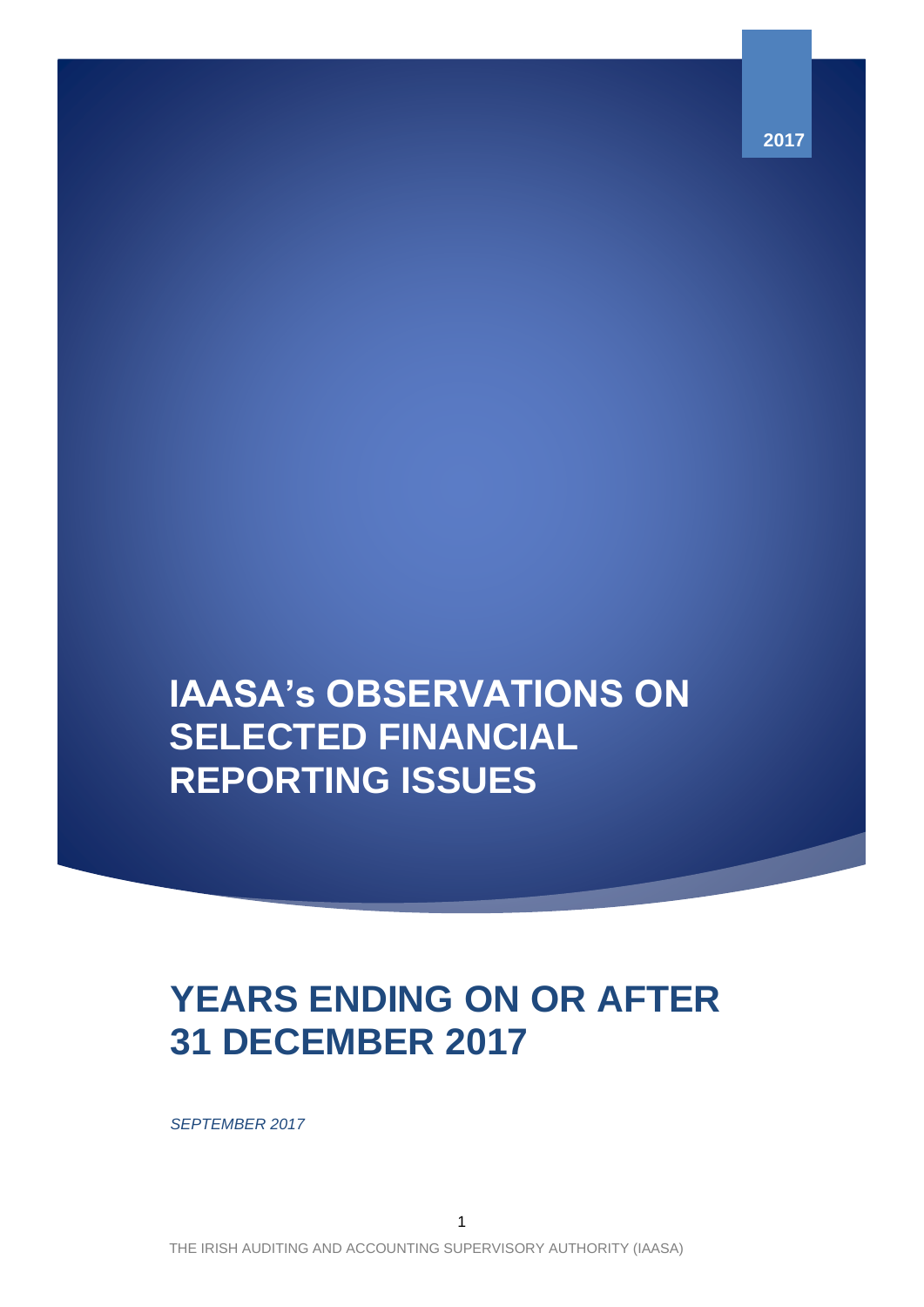# **MISSION**

To contribute to Ireland having a strong regulatory environment in which to do business by supervising and promoting high quality financial reporting, auditing and effective regulation of the accounting profession in the public interest

IAASA publications referred to in this *Observations* document are available on IAASA's website a[t www.iaasa.ie/publications](http://www.iaasa.ie/publications)

#### **DISCLAIMER**

Whilst every effort has been made to ensure the accuracy of the information contained in this document, IAASA accepts no responsibility or liability howsoever arising from any errors, inaccuracies, or omissions occurring. IAASA reserves the right to take action, or refrain from taking action, which may or may not be in accordance with this document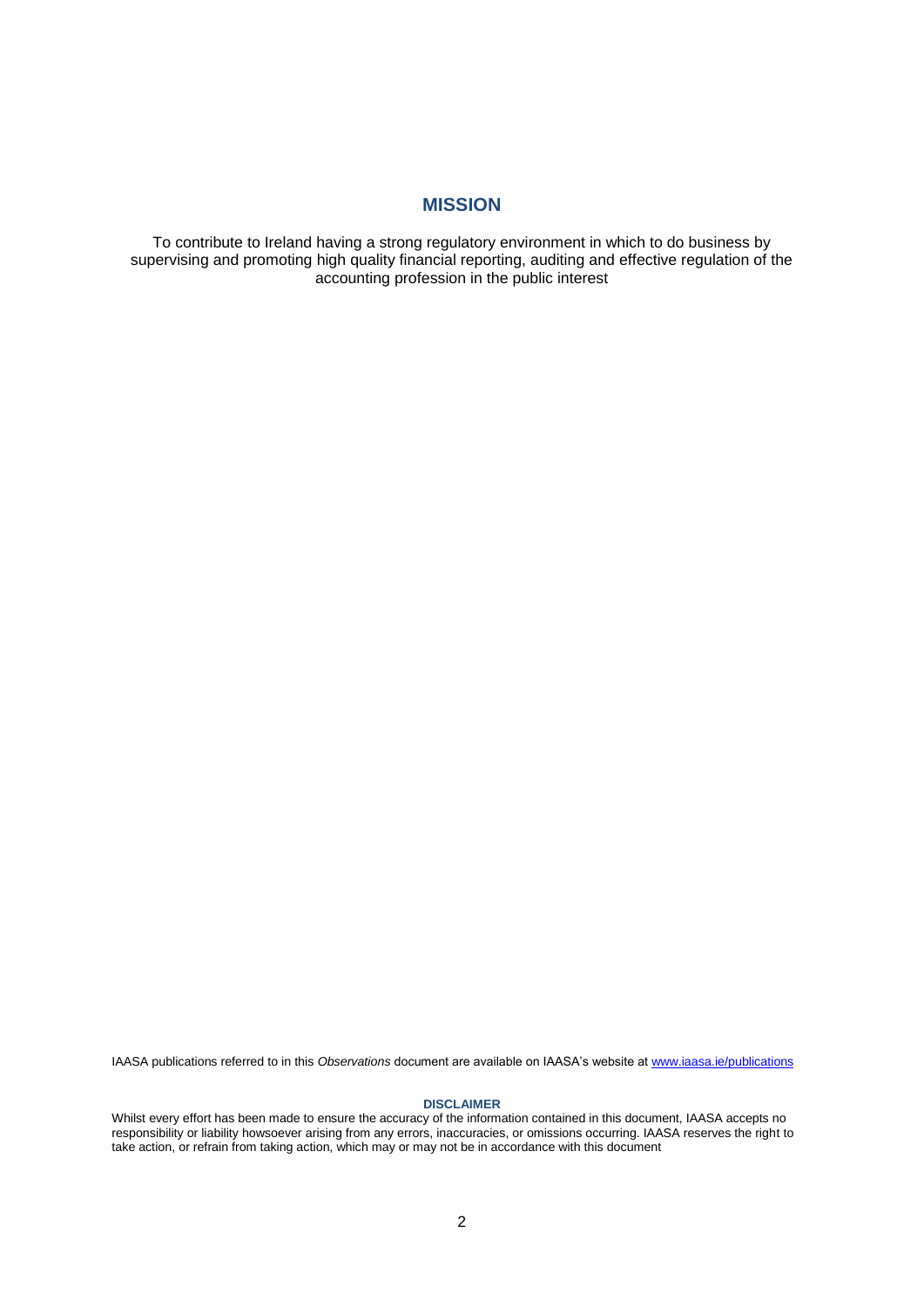# **TABLE OF CONTENTS**

<span id="page-2-0"></span>

|                |                                                                                                   | Page |
|----------------|---------------------------------------------------------------------------------------------------|------|
| $\mathbf{1}$   |                                                                                                   |      |
| 1.1            |                                                                                                   |      |
|                |                                                                                                   |      |
|                |                                                                                                   |      |
|                |                                                                                                   |      |
|                | 1.4.1                                                                                             |      |
|                | 1.4.2                                                                                             |      |
|                |                                                                                                   |      |
| $\overline{2}$ |                                                                                                   |      |
| 2.1            |                                                                                                   |      |
|                |                                                                                                   |      |
|                |                                                                                                   |      |
| $2.4^{\circ}$  |                                                                                                   |      |
| 2.5            |                                                                                                   |      |
|                |                                                                                                   |      |
|                |                                                                                                   |      |
|                | 2.8 IAS 37 Provisions, Contingent Liabilities and Contingent Assets - class of provision 12       |      |
|                |                                                                                                   |      |
|                |                                                                                                   |      |
|                | 2.11 Separately disclosed items, exceptional items and non-recurring items - Accounting policy 14 |      |
|                | 2.12 Financial reporting of Debt issuers and Closed-Ended Funds ('CEFs') 14                       |      |
| 3              |                                                                                                   |      |
|                | APPENDIX I-IAASA'S FINANCIAL REPORTING RELATED PUBLICATIONS  17                                   |      |
|                |                                                                                                   |      |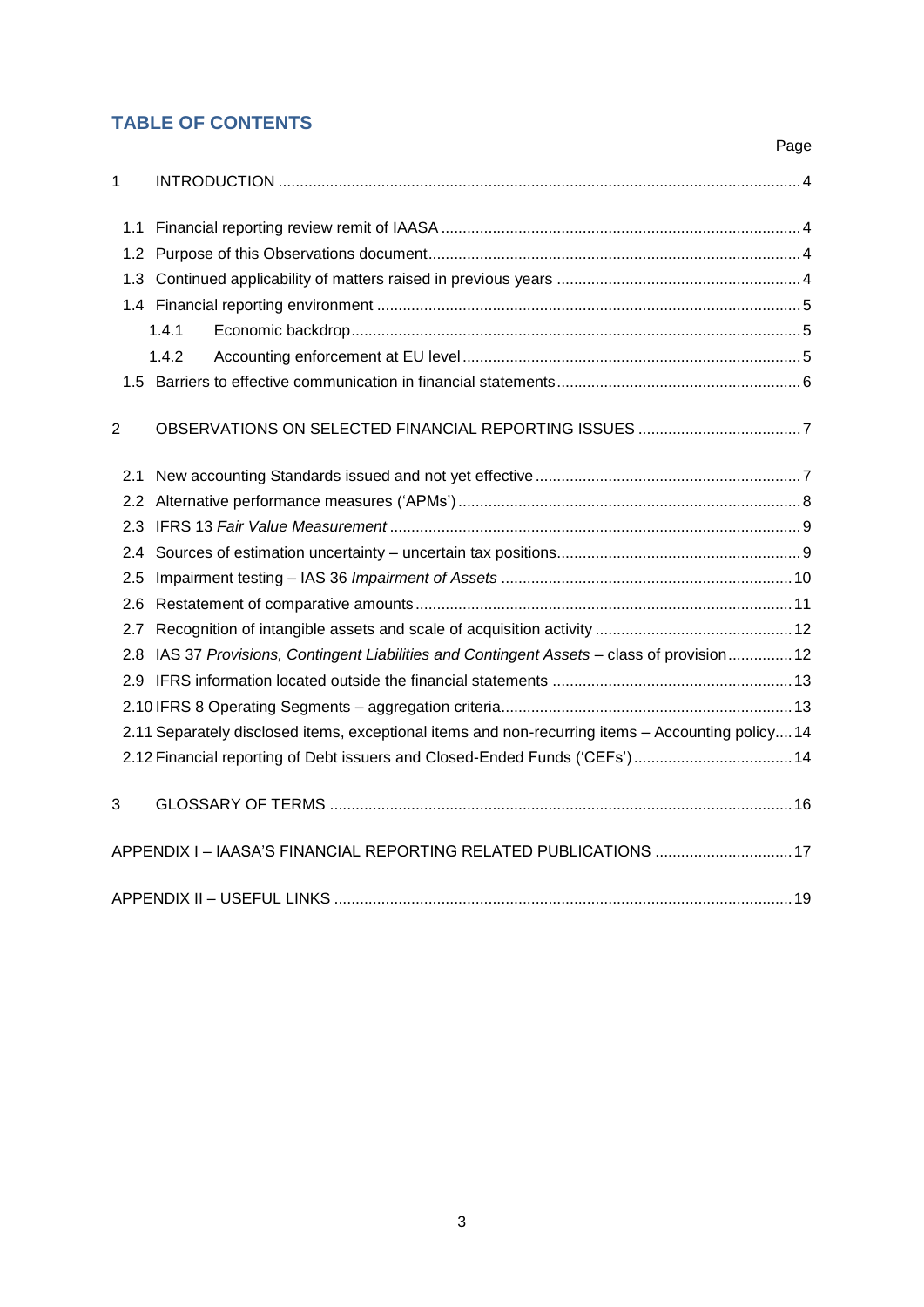# **1 INTRODUCTION**

# <span id="page-3-0"></span>**1.1 Financial reporting review remit of IAASA**

IAASA, Ireland's accounting enforcer, has responsibility for the examination and enforcement of certain listed entities' periodic financial reporting ('issuers').

As such, IAASA examines the annual and half-yearly financial reports of certain equity, debt and closed-ended fund issuers with securities admitted to trading on an EU regulated market for compliance with the relevant reporting framework.

The relevant reporting framework for the purposes of this document is limited to those issuers preparing their financial statements under International Financial Reporting Standards ('IFRS') and financial reporting standards issued by the Financial Reporting Council in the UK ('Irish/UK GAAP'). Therefore, although IAASA's review activity may extend to periodic financial reports prepared under other financial reporting standard frameworks (e.g. Luxembourg GAAP and US GAAP), the observations offered in this document are limited to the requirements as they apply to IFRS and Irish GAAP issuers.

The matters raised in this document derive from a combination of:

- (a) financial reporting matters identified during IAASA's examinations and surveys undertaken during 2017;
- (b) matters identified in the course of IAASA's work, but not raised with specific issuers;
- (c) IAASA's expectations of issuers regarding the upcoming financial reporting season; and
- (d) financial reporting matters discussed at the [European Securities and Markets Authority](https://www.esma.europa.eu/) ('ESMA') sponsored European Enforcer Co-ordination Sessions ('EECS') meetings at which meetings IAASA is an active participant.

# <span id="page-3-1"></span>**1.2 Purpose of this** *Observations* **document**

The purpose of this document is to assist issuers' management and those charged with governance in the preparation of high quality financial reports by offering observations on selected financial reporting topics to coincide with the preparation of issuers' 2017 financial statements. It is also intended that some of the matters set out in this document will be the focus of IAASA's attention when examining issuers' financial reports during 2018.

The audience for this document is principally intended to be those involved in the preparation, approval and/or review of issuers' financial reports. This includes issuers' management, Audit Committees and Boards, providers of audit and other assurance services, legal advisors, listing agents and, where applicable, fund administrators and/or other relevant service providers.

This *Observations* document may also help the primary users of financial statements to understand the significant judgements made by issuers' directors in preparing financial statements and highlight those matters on which they may wish to focus when using those financial statements. In that context, IAASA encourages the widest possible transmission of this document.

# <span id="page-3-2"></span>**1.3 Continued applicability of matters raised in previous years**

This is the 10th *Observations* document for year-end financial reporting published by IAASA and some of the matters raised in previous years' *Observations* documents have continued applicability in the upcoming financial reporting season. This document should be read in conjunction with those earlier years' documents, which are available on the [publications section of the IAASA website.](http://www.iaasa.ie/Publications/FRSU)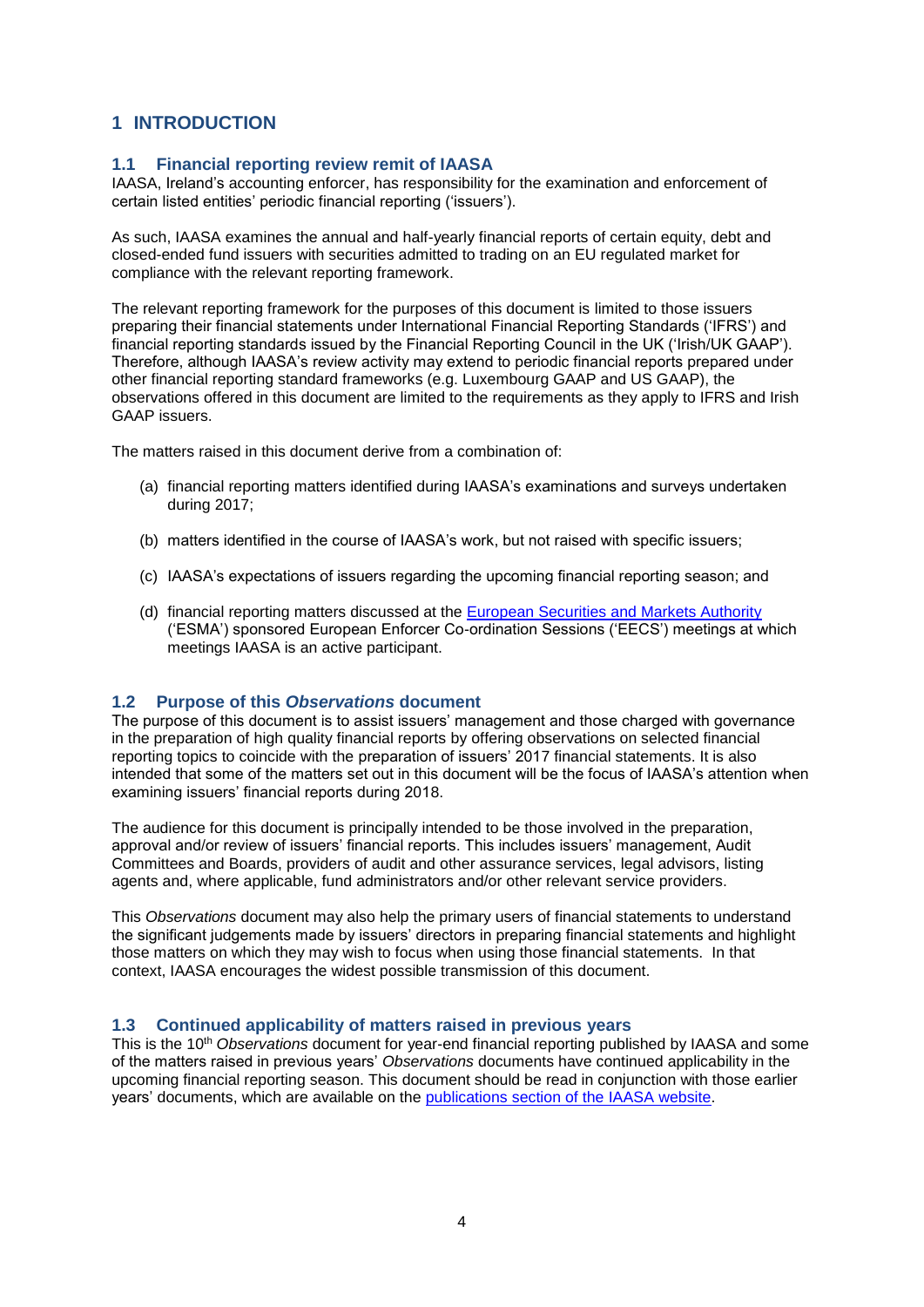# <span id="page-4-0"></span>**1.4 Financial reporting environment**

# <span id="page-4-1"></span>**1.4.1 Economic backdrop**

Issuers are faced with the challenge of incorporating medium and long-term forecasts into their financial statements in a climate of mixed economic signals. There are many positive economic indicators for the Irish economy and international markets, for example:

*Economy forecast to grow 4.5 per cent this year and 3.6 percent in 2018*.

Central Bank of Ireland, *[Quarterly Bulletin,](https://www.centralbank.ie/publication/quarterly-bulletins/quarterly-bulletin-q3-2017)* No. 3 2017

*A growing backlash against globalisation could trigger protectionist policies and undermine international trade, with lower growth as a result. Brexit negotiations remain a significant risk: a break-up of negotiations or the prospect of an unfavourable deal could hurt confidence and trade.*

OECD[, Euro-area economic outlook June 2017](http://www.oecd.org/eco/outlook/economic-forecast-summary-euro-area-oecd-economic-outlook-june-2017.pdf)

*Economic growth is projected to moderate gradually. The economy, particularly exports and investment, is already being slowed by the prospect of Brexit. Nonetheless, the Irish economy will continue to expand on the back of solid domestic demand and strong employment and wage growth.*

OECD, *[Country snapshots 2017-18: Ireland](http://oecdobserver.org/news/fullstory.php/aid/5749/Country_snapshots_2017-18:_Ireland.html)*

#### *Strong growth against external headwinds*

*GDP is forecast to expand robustly over the forecast horizon, but the pace will moderate. Improving labour market conditions are expected to support domestic demand. However, the practices of multinationals in the country, which can have large statistical effects, continue to create some unpredictability. Public finances are projected to improve but risks to the fiscal outlook remain.*

EU Commission , *[Spring 2017 Economic Forecast](https://ec.europa.eu/info/sites/info/files/ecfin_forecast_spring_110517_ie_en.pdf)*

However, there remain fears of the unquantified effects from Brexit and other international factors that may impair international trade and that may negatively impact issuers' business prospects. Issuers ability to do business on '*normal trading terms*' in the future may be compromised depending on a range of factors including, for example, access to the single market, access to the customs union, the impact of cross-border and cross-channel trade, and the euro-Sterling exchange rates.

In what appears to be a mixed outlook for the economic climate, IAASA reminds issuers to ensure they apply medium and long-term assumptions that reflect changes in the current market expectations for the products, services, markets and countries in which they operate. It is likely that issuers' medium and long-term key assumptions may need to be revised to reflect greater uncertainty in markets. Furthermore, where the key assumptions applied by an issuer exceed historical performance, the financial statements should clearly explain what are the most significant judgements and the basis for those judgements.

#### <span id="page-4-2"></span>**1.4.2 Accounting enforcement at EU level**

IAASA's national enforcement priorities, policies and methodologies are aligned with the enforcement priorities set at [ESMA](https://www.esma.europa.eu/) level. [ESMA](https://www.esma.europa.eu/) continues to take an increasingly interventionist role in ensuring greater convergence of enforcement activity by EU national accounting enforcers.

[ESMA](https://www.esma.europa.eu/) has issued Guidelines relative to:

- *[ESMA Guidelines on enforcement of financial information](https://www.esma.europa.eu/sites/default/files/library/2015/11/2014-esma-1293en.pdf)* (July 2014). [ESMA](https://www.esma.europa.eu/) has undertaken peer reviews of these Guidelines to assess the extent of compliance by national accounting enforcers;
- *[ESMA Guidelines on Alternative Performance Measures](https://www.esma.europa.eu/sites/default/files/library/2015/10/2015-esma-1415en.pdf)* (October 2015); and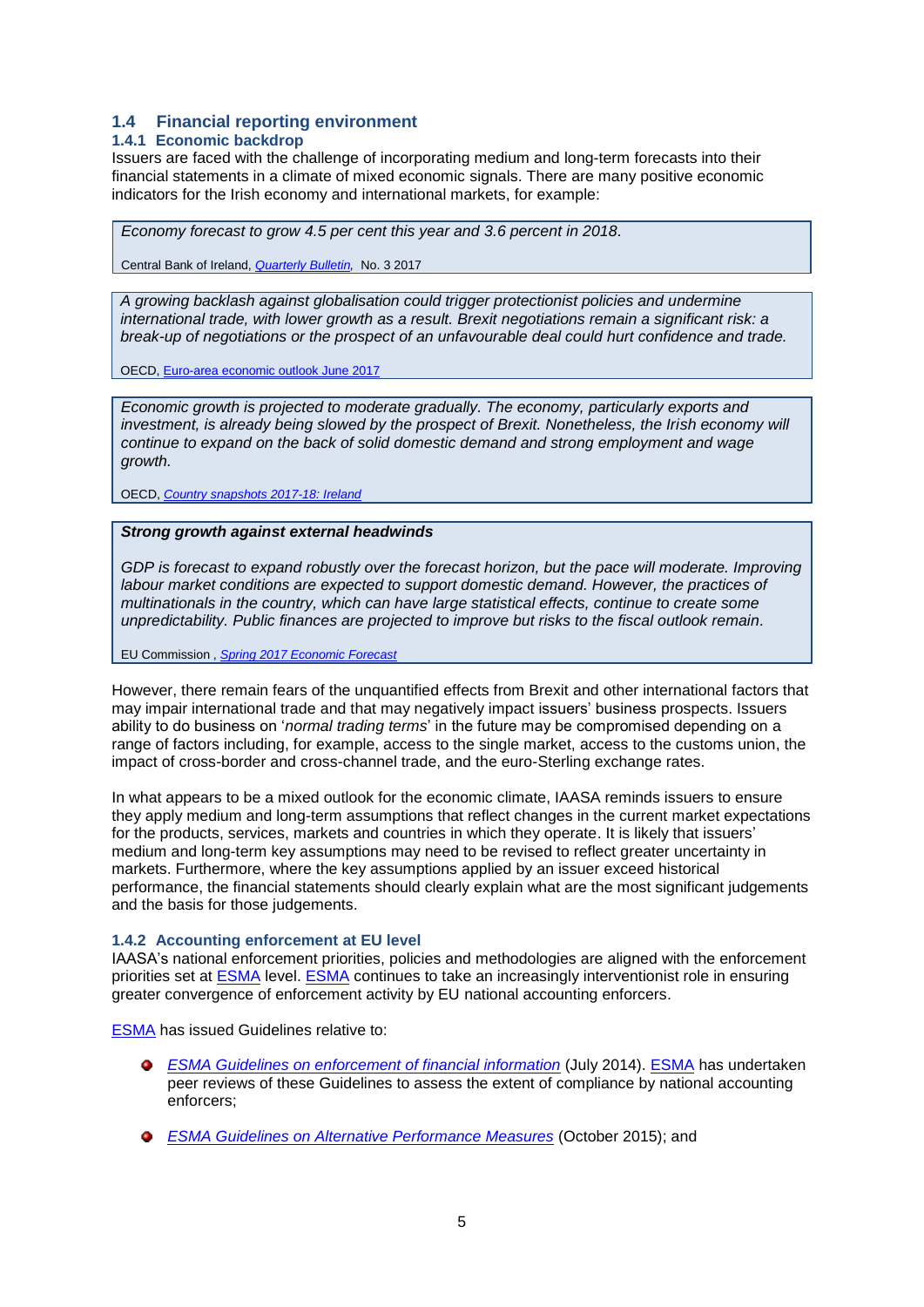ESMA has also published a Paper, *[Peer Review on Guidelines on Enforcement of Financial](https://www.esma.europa.eu/sites/default/files/library/esma42-111-4138_peer_review_report.pdf)  [Information](https://www.esma.europa.eu/sites/default/files/library/esma42-111-4138_peer_review_report.pdf)* (July 2017) to which all national enforcers, including IAASA, contributed

In addition, [ESMA](https://www.esma.europa.eu/) sets annual Europe-wide common enforcement priorities, which are areas in which EU national enforcers must incorporate into their examination programmes.

Issuers can continue to expect IAASA's enforcement activity to reflect both national and European common enforcement priorities. A practical consequence of this is that issuers may be questioned by IAASA on their financial reporting treatments in relation to items that are an [ESMA](https://www.esma.europa.eu/) enforcement priority.

## <span id="page-5-0"></span>**1.5 Barriers to effective communication in financial statements**

IAASA frequently calls on issuers to avoid boilerplate disclosures in their financial statements in order to improve the quality of disclosures. '*Boilerplate*' refers to disclosures that provide users of financial statements with little or no value, e.g. where a disclosure merely repeats the text of an IFRS without providing any entity-specific context and/or where entities provide an extensive list of accounting policies without indicating which policies are the most significant policies. Boilerplate disclosures often results in:

- (a) insufficient information necessary for an understanding of the financial position, financial performance and cash flows of the entity being provided to users of those statements; and/or
- (b) more important features of the entity's financial position, financial performance and cash flows of the entity being obscured from users.

Some issuers fail to provide entity-specific information that is relevant to gaining an understanding of the significant judgements in applying accounting policies.

IAS 1 *Reporting Financial Performance* requires entities to present information that is relevant, including accounting policies, in a manner that provides relevant, reliable, comparable and understandable information to users of the financial statements [IAS 1.17(b) refers].

IAASA reiterates to issuers that they can improve the effectiveness of communications in their financial statements by focussing on the following examples of ineffective communication in financial statements that the International Accounting Standards Board (IASB) has identified:

- (a) using 'boilerplate' descriptions that merely repeat the requirements of Standards;
- (b) omitting material information or including immaterial information that obscures material information;
- (c) using unclear descriptions and providing no or poor cross-referencing between related information;
- (d) using an inappropriate format when disclosing information (e.g. using tables, graphs, bullet points or narrative descriptions inappropriately);
- (e) disclosing IFRS information outside the financial statements and non-IFRS information within the financial statements; and
- (f) failing to identify which accounting policies are important to the financial statements.

IAASA will continue to encourage issuers to strive to continually improve the effectiveness of communication in the financial statements by avoiding the use of boilerplate disclosures and by eliminating instances of ineffective communication in financial statements.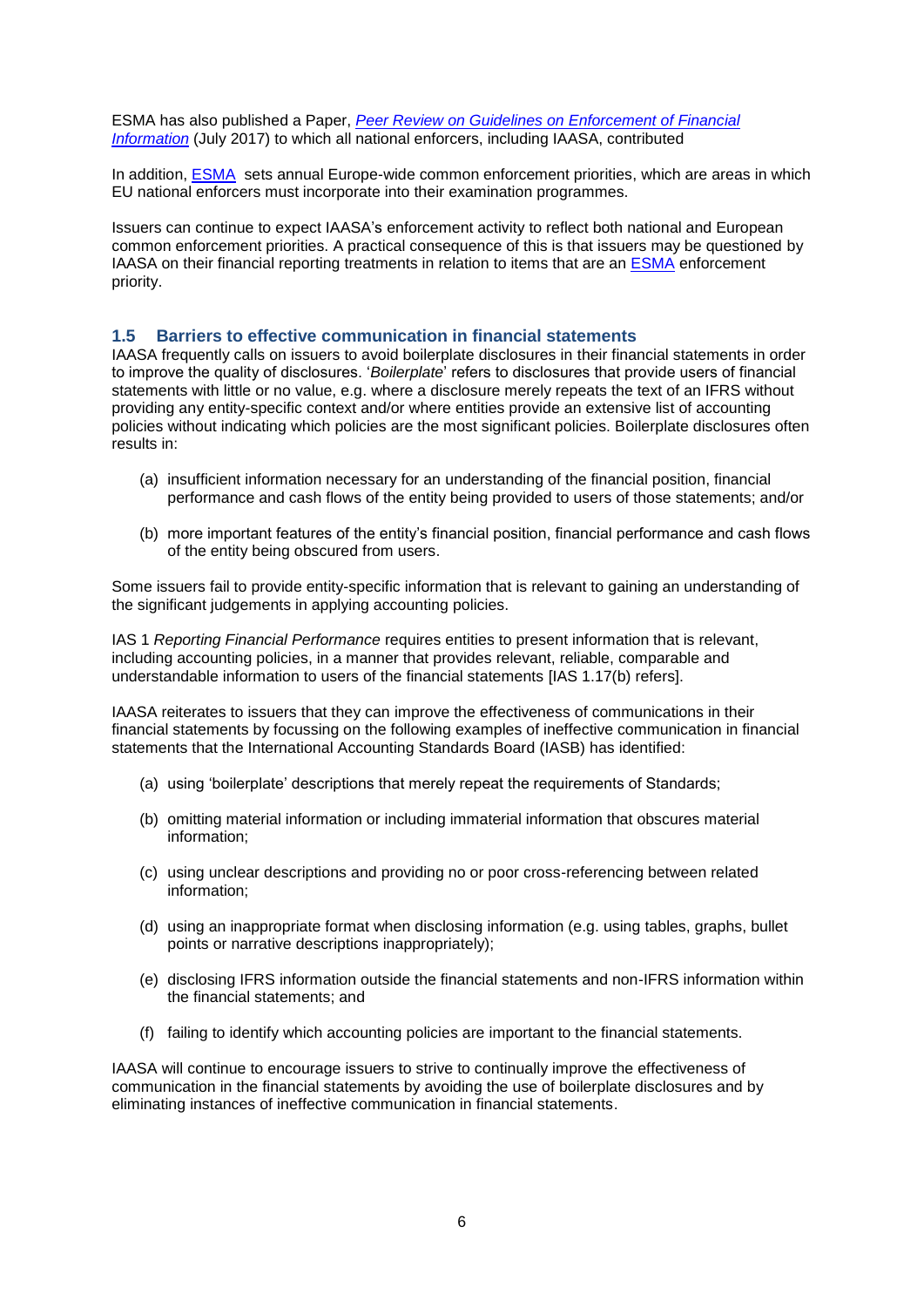# <span id="page-6-0"></span>**2 OBSERVATIONS ON SELECTED FINANCIAL REPORTING ISSUES**

# <span id="page-6-1"></span>**2.1 New accounting Standards issued and not yet effective**

For certain issuers, the transition to and adoption of new IFRSs, namely IFRS 9 *Financial Instruments*, IFRS 15 *Revenue from Contracts with Customers,* IFRS 16 *Leases* and IFRS 17 *Insurance Contracts* will represent a significant change in financial reporting treatments as compared to the existing Standards and, therefore, the recognition, measurement, presentation and disclosure of assets, liabilities, income, expenses and cash flows may be affected.

IFRS 9 sets out requirements regarding the recognition, measurement and impairment of financial assets and financial liabilities and general hedge accounting. IFRS 15 sets out a single, principles based five-step model to be applied to all contracts with customers. IFRS 16 sets out how an issuer will recognise, measure, present and disclose leases. IFRS 17 sets out the principles for the recognition, measurement, presentation and disclosure of insurance contracts within the scope of the Standard.

IAS 8 *Accounting Policies, Changes in Accounting Estimates and Errors* requires disclosure of an impending change in accounting policies when an issuer has yet to implement a new IFRS that has been issued but not yet come into effect (irrespective of whether or not that IFRS has been endorsed by the EU). In addition, it requires disclosure of '*known or reasonably estimable information relevant to assessing the possible impact that application of the new IFRS will have on the entity's financial statements in the period of initial application*' [IAS 8. 30 and IAS 8. 31 refer].

IAASA reminds issuers that if '*reasonably estimable*' quantitative information exists it must be disclosed notwithstanding that the actual amounts in the 2018 financial statements might be different owing to changes in conditions [IAS 8.30 – 31].

IAASA has published its *Desktop survey – [Disclosures of the New Accounting Standards in issuers'](http://www.iaasa.ie/getmedia/f3952fac-2813-401c-8e04-59d65a5c2335/New-Accounting-Stds-IFRS-9-IFRS-15-IFRS-16-FINAL.pdf)  [2016 annual financial statements](http://www.iaasa.ie/getmedia/f3952fac-2813-401c-8e04-59d65a5c2335/New-Accounting-Stds-IFRS-9-IFRS-15-IFRS-16-FINAL.pdf)*. That Paper provides an overview of the disclosures of the impact of implementation of the new Standards provided in issuers' 2016 annual financial statements. It encourages preparers, management and directors of issuers expected to be significantly impacted by the new Standards to provide more timely disclosures about any required changes in accounting policies and the financial statement impact in the period of initial application.

IAASA concluded that the disclosures of the expected impact of the new Standards given by a small number of issuers was of good quality and indicative of the type of information that is useful to users of financial statements. However, in a large number of instances, issuers:

- (a) provided little or no disclosure of qualitative and quantitative information regarding the implementation and impact of those new Standards in the period of initial application;
- (b) failed to disaggregate the expected impacts into elements that are useful to users of financial statements; and
- (c) gave little quantitative information on the impact on the issuer where a significant impact from implementation of the new Standards was expected.

IAASA expects that, as the application date of the new Standards nears, issuers should provide progressively more entity-specific qualitative and quantitative information about the impact of the application of the new Standards in their financial statements.

# **Matters for consideration by management, Directors and Audit Committees**

Management, Directors and Audit Committees should carefully consider the level of disclosure provided regarding IFRSs issued and yet to be adopted.

Disclosures should avoid a "*boilerplate*" repetition of the new Standards and issuers should provide progressively more entity specific information of the impact of the new Standards in quantitative and qualitative terms at the earliest possible opportunity.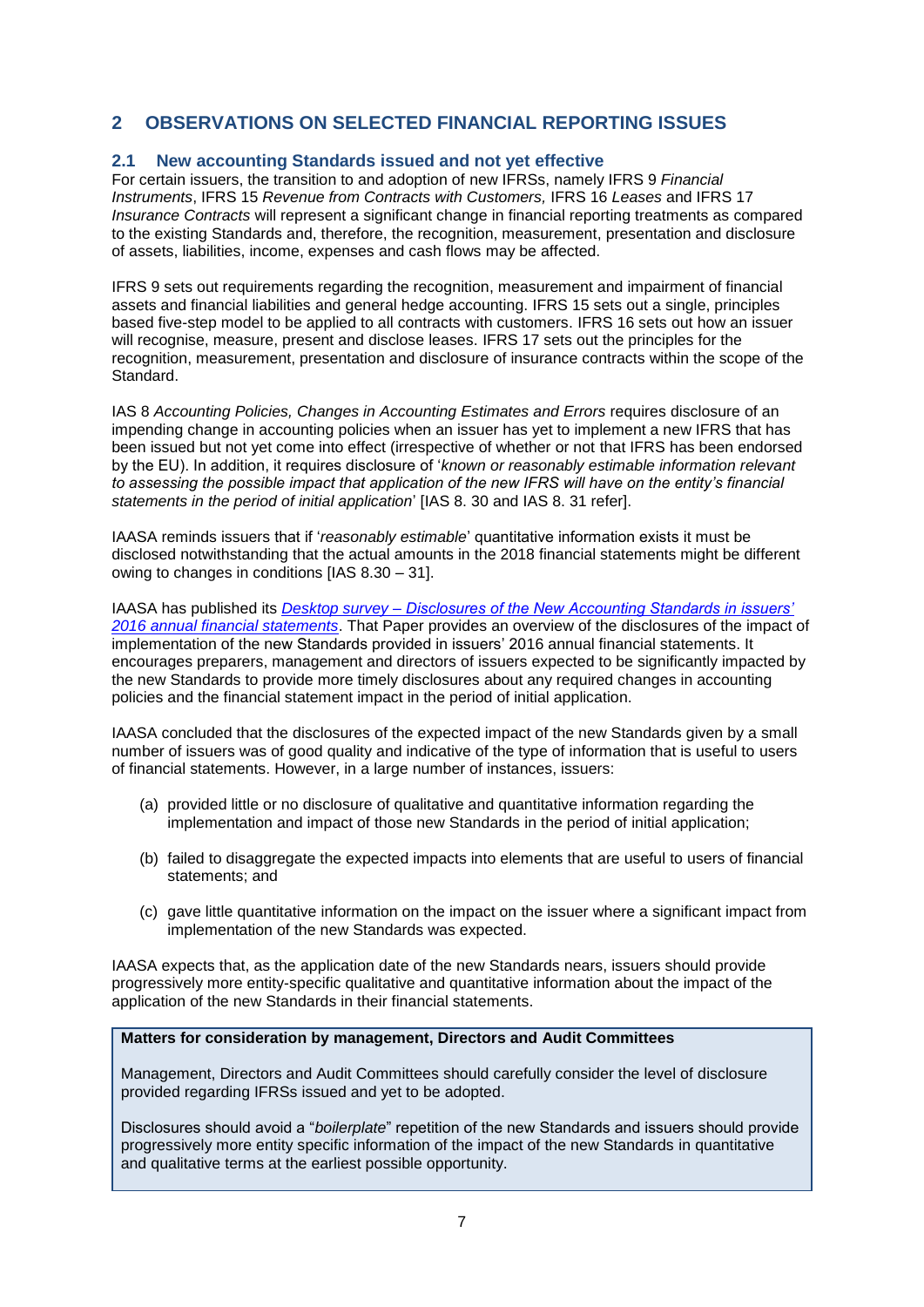# *IFRS 9*

IAASA reminds financial institutions of the need to provide updates to qualitative and quantitative information regarding the implementation and impact of IFRS 9 and to disclose a disaggregation of the expected impacts into elements that issuers use to measure the impact and are useful to users of financial statements.

# *IFRS 15*

IAASA reminds all issuers that IFRS 15 requires the disclosure of more information about contracts with customers than is currently required under IAS 18 *Revenue* and IAS 11 *Construction Contracts*, including more disaggregated information about revenue and more information about performance obligations. [IFRS 15.114 – 128 refer.]

# *IFRS 16*

IAASA reminds issuers expected to be significantly impacted by IFRS 16 that their financial statements should provide additional qualitative and quantitative information as set out in (a), (b) and (c) above together with quantitative information on the impact on profitability, loan covenant agreements, and key APMs where a significant impact from implementation of IFRS 16 is expected and reliable quantitative data becomes available.

# <span id="page-7-0"></span>**2.2 Alternative performance measures ('APMs')**

IAASA's publication *[Alternative Performance Measures –](http://www.iaasa.ie/getmedia/1fd03585-c071-45a6-bc01-cca56ca8925e/2017_09_05-APM-Thematic-final-for-publication.pdf) Thematic Survey* sets out the results of a desk-top survey it undertook into the range of APMs that issuers included in their 2016/17 financial reports and assesses the compliance by issuers with the *[ESMA Guidelines on Alternative](https://www.esma.europa.eu/sites/default/files/library/2015/10/2015-esma-1415en.pdf)  [Performance Measures](https://www.esma.europa.eu/sites/default/files/library/2015/10/2015-esma-1415en.pdf)* . The ESMA APM Guidelines became effective on 3 July 2016.

As part of its examination cycle for 2016 financial year ends, IAASA engaged with seven issuers regarding their use of APMs and examined the level of those issuers compliance with the ESMA APM Guidelines. These examinations have revealed instances of good practice by issuers relative to their use of APMs. Conversely, other instances were detected where the level of compliance with the ESMA APM Guidelines was below what IAASA expected. IAASA has received a number of undertakings from issuers to comply, in full, with ESMA's APM Guidelines regarding defining APMs, labelling APMs, providing reconciliations to IFRS-based measures, explaining the rationale for using APMs, and ensuring APMs are consistently presented.

IAASA will continue to focus and engage with issuers on:

- (a) directors' rationale for not including definitions, reconciliations and comparatives for each APM presented in periodic financial reports;
- (b) the reasons why certain items have been excluded from adjusted earnings measures;
- (c) directors' rationale for not considering certain measures to be APMs within the scope of the ESMA APM Guidelines;
- (d) directors' rationale for not including a discussion of or reference to IFRS measures when discussing APMs; and
- (e) reasons and explanations for APMs which are redefined or not used by the issuer in subsequent financial reports.

**Matters for consideration by management, Directors and Audit Committees**

Management, Directors and Audit Committees should continually reassess their level of compliance with the ESMA APM Guidelines and should strive to ensure compliance to the fullest extent possible with those Guidelines.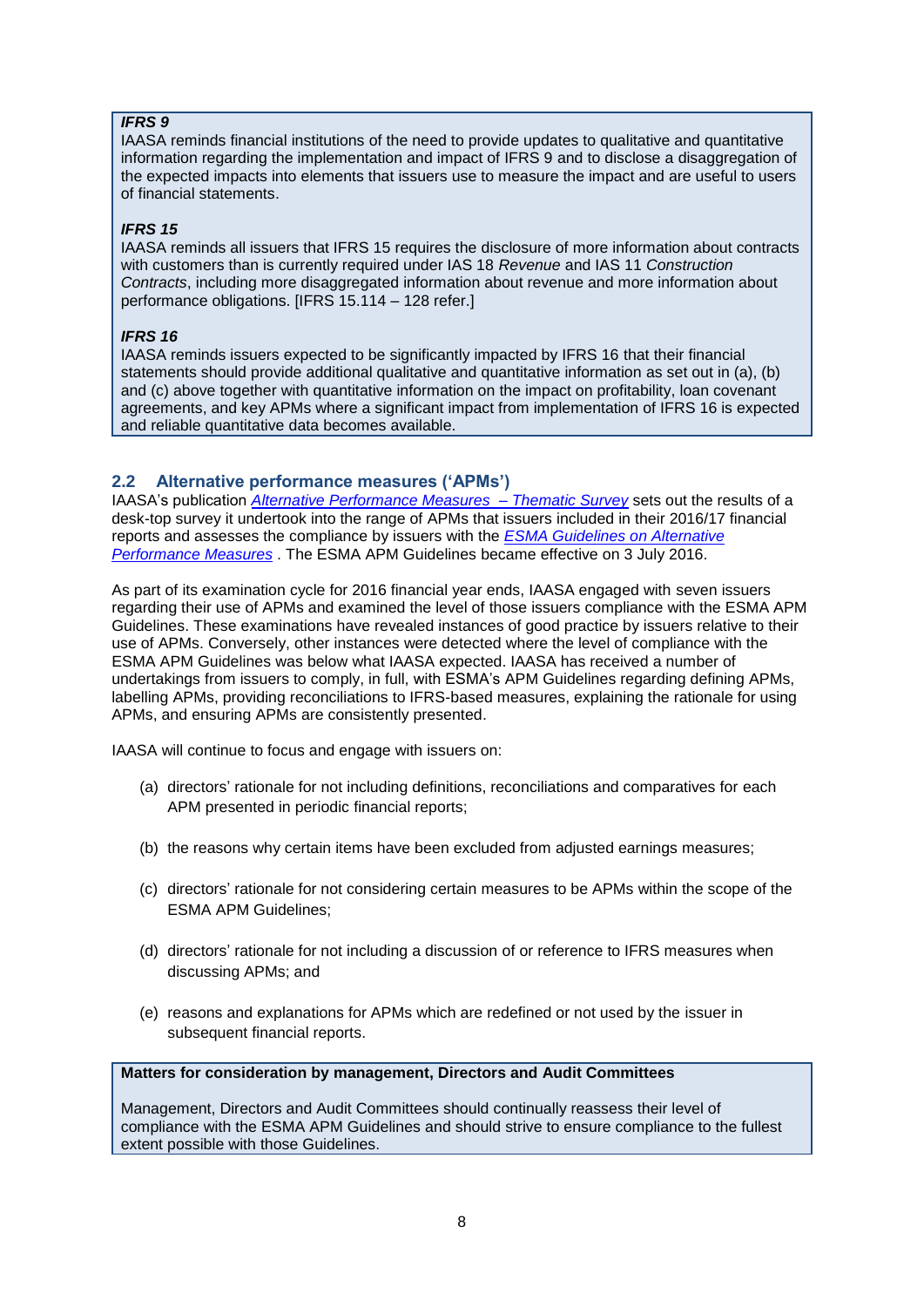# <span id="page-8-0"></span>**2.3 IFRS 13** *Fair Value Measurement*

IFRS 13 came into effect in 2013. The [IASB](http://www.ifrs.org/) is conducting its post-implementation review of the effect of IFRS 13 on financial reporting.

In July 2017, [ESMA](https://www.esma.europa.eu/) published a report, *[Review of Fair Value Measurement in the IFRS financial](https://www.esma.europa.eu/sites/default/files/library/esma32-67-284_report_on_ifrs_13_fair_value_measurement.pdf)  [statements](https://www.esma.europa.eu/sites/default/files/library/esma32-67-284_report_on_ifrs_13_fair_value_measurement.pdf)*, which provided an overview of the implementation of IFRS 13 by European issuers. The report assessed the level of compliance of IFRS financial statements with the requirements in IFRS 13 and the comparability amongst issuers and concluded that, in general, the requirements of IFRS 13 had been well incorporated by the issuers in the sample. However, [ESMA](https://www.esma.europa.eu/) detected that there was room for improvement in areas such as:

- (a) disclosures on fair value ( i.e. disclosure effectiveness);
- (b) providing more clarity about judgements of the unit of account;
- (c) the assessment as to when a transaction or quoted price does not represent fair value; and
- (d) the use of credit value adjustments ('CVA') and debit value adjustments ('DVA') adjustments in the valuation of derivatives.

IAASA published the results of its survey of Irish equity issuers in its paper, *[Survey on the application](http://www.iaasa.ie/getmedia/2579243e-d7ae-4c55-9bbf-1621a2c9058a/IFRS-13-Fair-value-thematic-2Nov2016.pdf?ext=.pdf)  of IFRS 13* [Fair Value Measurement](http://www.iaasa.ie/getmedia/2579243e-d7ae-4c55-9bbf-1621a2c9058a/IFRS-13-Fair-value-thematic-2Nov2016.pdf?ext=.pdf) *by Irish Companies* (November 2016). The results were consistent with the ESMA IFRS 13 fair value measurement findings that there is room for improvement in selected areas. IAASA continues to engage with issuers on their application of the requirements of IFRS 13. IAASA has secured undertakings from a number of issuers regarding disclosure of quantitative information of the significant unobservable inputs [IFRS 13.93(d) refers] and the disclosure, where relevant, of the sensitivities of fair value to a change in unobservable inputs [IFRS 13.93(h) refers].

IAASA will continue to focus on the level of compliance with IFRS 13 in the forthcoming financial reporting season.

#### **Matters for consideration by management, Directors and Audit Committees**

Management, Directors and Audit Committees should give continuing consideration to the measurement and disclosure of fair values and, in particular, should ensure that the disclosures:

- (a) are entity-specific and inform users of the financial statements of the measurement bases and valuation techniques used in determining fair values;
- (b) clearly set out the key fair value judgements and assumptions made and that have the most significant effect on the carrying amounts of assets recognised in the financial statements;
- (c) are sufficient to detail how material liabilities are fair valued;
- (d) provide fair value disclosures by class of assets and liabilities where appropriate; and
- (e) provide sufficient details as to whether or not reasonably possible alternative assumptions would change fair value significantly.

# <span id="page-8-1"></span>**2.4 Sources of estimation uncertainty – uncertain tax positions**

In their 2016 financial reports a number of issuers disclosed 'Taxation' as a source of estimation uncertainty and within this narrative, issuers referred to uncertain tax positions ('UTPs') liabilities. IAASA determined that the amount of the UTP liabilities comprised practically the entire amount of each issuer's current tax liability.

IAASA challenged issuers' rationale for not disclosing their UTP liabilities separately in accordance with IAS 1.125. IAASA considered the following matters: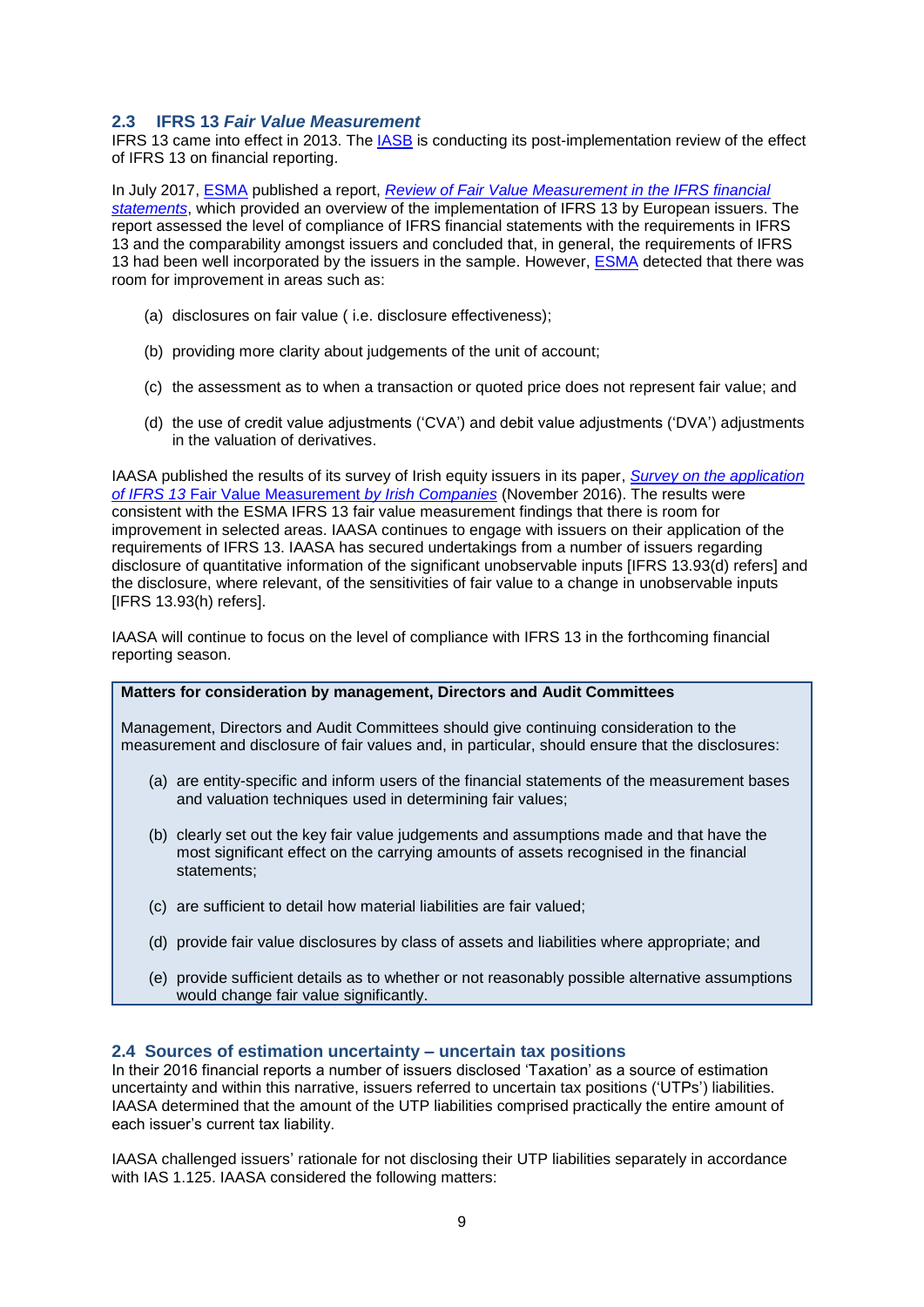- (a) UTP liabilities have a separate carrying value and create a separate tax liability;
- (b) UTP liabilities practically comprise the full amount of the current income tax liability of each issuer;
- (c) each issuer included taxation as a source of estimation uncertainty and tax uncertainties were referred to therein; and
- (d) the disclosure of the UTP liability is considered by IAASA to be relevant information for an understanding of the line item 'current income tax liability' in accordance with IAS 1.112(c).

IAASA concluded that the UTPs are separate liabilities comprising specific individual balances (i.e. the unit of account is the individual UTP rather than the aggregated current tax liability). The nature and the carrying amounts recognised in respect of individual material UTPs falling within the scope of IAS 1.125 must be disclosed. In instances where the tax balances does not contain individually material UTP amounts but the UTP liabilities are material on an aggregated basis, then issuers must disclose the nature and the carrying amounts of the UTP liabilities at an aggregated level.

#### **Matters for consideration by management, Directors and Audit Committees**

Management, Directors and Audit Committees should ensure that, where taxation is considered a source of estimation uncertainty and where uncertain tax position liabilities are material, the nature and carrying amounts of the individual material UTP liabilities should be separately disclosed.

In addition, management, Directors and Audit Committees should also ensure that in instances where tax balances do not include individually material UTP liabilities but the UTP liabilities are material on an aggregated basis, then the nature and carrying amounts of the UTP liabilities must be disclosed at an aggregated level.

#### <span id="page-9-0"></span>**2.5 Impairment testing – IAS 36** *Impairment of Assets*

Examination of issuers' compliance with IAS 36 has been a recurring topic in IAASA's examination activities for a number of years. Accurately forecasting the amount and timing of future cash flows for cash generating unit(s) ('CGUs') beyond a few years has become even more difficult in recent times and involves the application of management judgement.

ESMAs' Report *[European Enforcers review of impairment of goodwill and other intangible assets in](https://www.esma.europa.eu/sites/default/files/library/2015/11/2013-02.pdf)  [IFRS financial statements](https://www.esma.europa.eu/sites/default/files/library/2015/11/2013-02.pdf)* (January 2013) is also relevant in this context.

IAASA's examination experience to date suggests that the disclosures of the key impairment judgements range from good to boilerplate with room for improvement. Consequently, IAASA is conducting an impairment testing thematic that is a desktop-based survey of issuers' impairment testing methodologies.

The subject of the thematic includes looking at the following topics:

- (a) whether or not CGUs have been tested for impairment at an appropriate level;
- (b) the period covered by issuers value-in-use cash flow forecasts whether the forecast period appears long enough to achieve '*normalised*' growth and profit margins?;
- (c) consistency or otherwise of the CGU used for impairment testing with the segment reporting;
- (d) the approach to determining the key assumptions and whether greater weight has been given to external evidence;
- (e) whether all key assumptions are realistic and consistent with other information in the financial statements e.g. segment disclosures;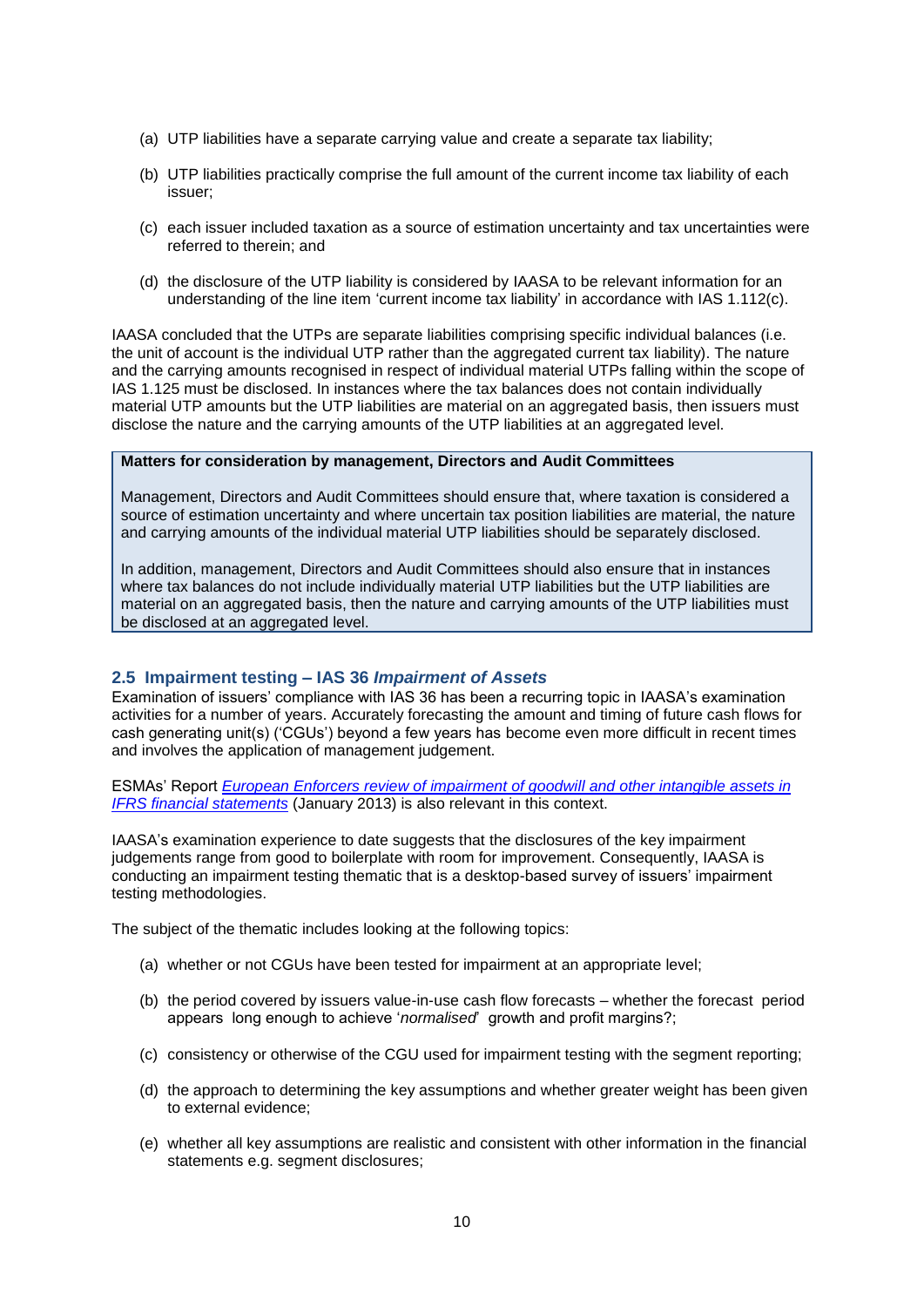- (f) long terms growth rates and the discount rate (including determining the terminal values);
- (g) aggregation or disaggregation of the relevant assumptions by class of CGU; and
- (h) enhanced disclosures required when a reasonably possible change in a key assumption would cause the CGU(s) carrying amount to exceed its recoverable amount [IAS 36.134(f)].

Depending on the results of this thematic, this may lead to IAASA corresponding with certain issuers to examine in more detail their impairment judgements. IAASA may publish its findings on issuers' impairment testing practices when the thematic has been concluded.

#### **Matters for consideration by management, Directors and Audit Committees**

Management, Directors and Audit Committees should reassess the significant judgements used in determining the recoverable amounts of CGUs where there are material amounts of goodwill and intangible assets (with indefinite useful lives) recognised. Issuers are encouraged to refer to IAASA's previous commentaries on determining recoverable amounts of CGUs in recent *Observations* documents.

# <span id="page-10-0"></span>**2.6 Restatement of comparative amounts**

IAS 1.41 states that when an entity reclassifies comparative amounts it shall disclose (including as at the beginning of the preceding period) the following:

- " *(a) the nature of the reclassification;*
	- *(b) the amount of each item or class of items that is reclassified; and*
	- *(c) the reason for the reclassification.*"

#### IAS 8.49states that:

"*an entity shall disclose the following:* 

- *(a) the nature of the prior period error;*
- *(b) for each prior period presented, to the extent practicable, the amount of the correction:* 
	- *(i) for each financial statement line item affected; and*
	- *(ii) if IAS 33 applies to the entity, for basic and diluted earnings per share;*
- *(c) the amount of the correction at the beginning of the earliest prior period presented; and*
- *(d) if retrospective restatement is impracticable for a particular prior period, the circumstances that led to the existence of that condition and a description of how and from when the error has been corrected.*"

IAASA has detected an increasing number of instances where issuers have restated comparative amounts or have retrospectively corrected material prior period errors and have failed to provide the required IAS 8 disclosures. Where issuers fail to adequately provide the required disclosures it limits the ability of users to understand the nature of and reasons for reclassifications. A common explanation for the reclassification of comparative amounts provided by issuers is '*to more appropriately reflect and enhance comparability*'. Depending on the circumstances, such an explanation may not comply in full with the disclosure requirements of IAS 1 and IAS 8.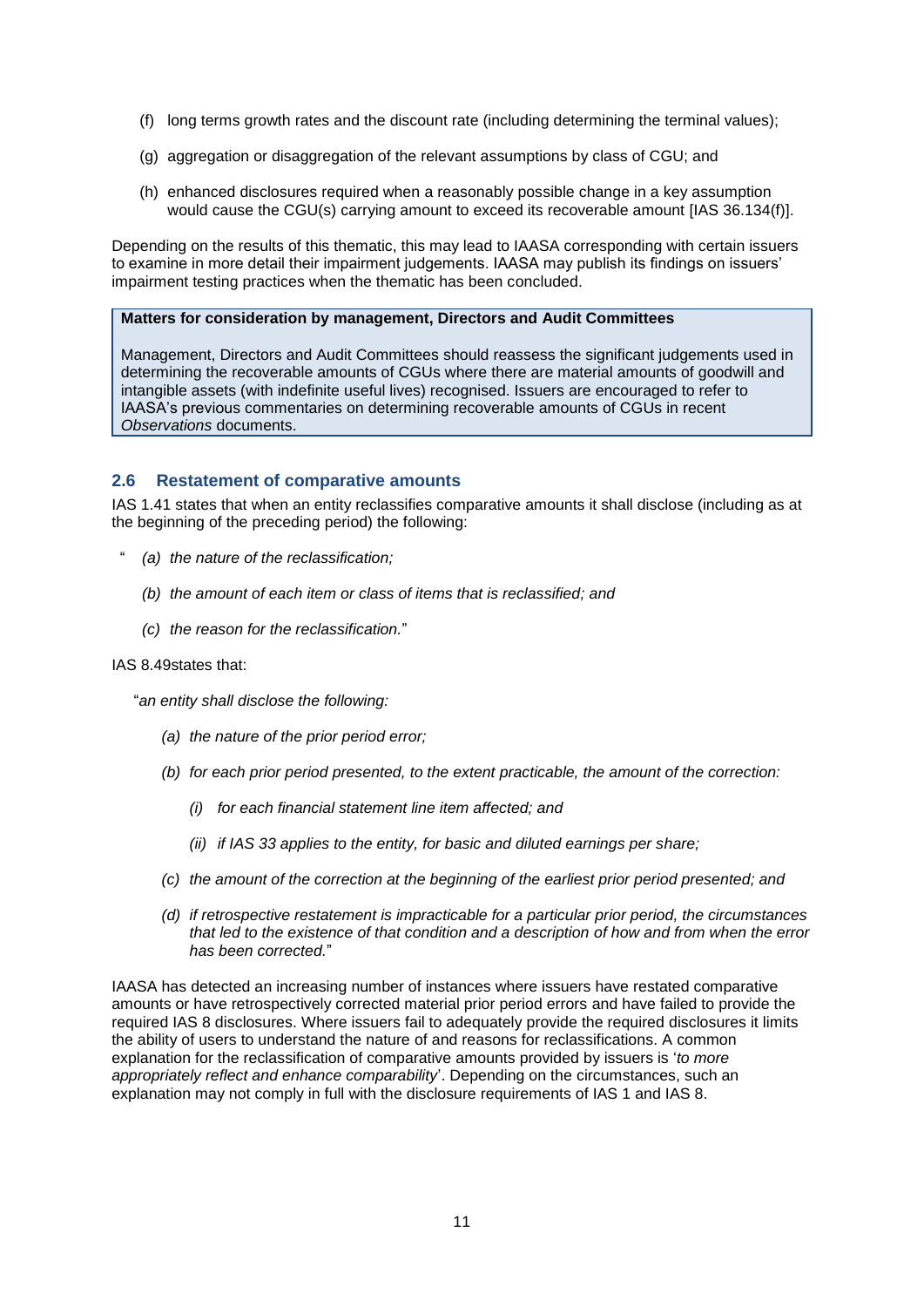#### **Matters for consideration by management, Directors and Audit Committees**

Management, Directors and Audit Committees should ensure that, where material prior period errors are retrospectively corrected or where comparatives are restated, the required disclosures are provided in the financial statements. This applies equally to instances where the retrospective correction relates only to material corrections to amounts presented in the notes to the financial statements and does not impact the primary statements.

# <span id="page-11-0"></span>**2.7 Recognition of intangible assets and scale of acquisition activity**

In 2016 IAASA published a Paper, *[Recognition of Intangible Assets and Scale of Acquisition Activity –](http://www.iaasa.ie/getmedia/2884ea04-dd82-441c-9eb5-8d78b9f86a68/2016_08_29-Intangible-assets-and-scale-of-acquisition-activity-survey-final.pdf?ext=.pdf) [A Survey](http://www.iaasa.ie/getmedia/2884ea04-dd82-441c-9eb5-8d78b9f86a68/2016_08_29-Intangible-assets-and-scale-of-acquisition-activity-survey-final.pdf?ext=.pdf)*, setting out the results of a desk-top survey it had undertaken into the nature of intangible assets recognised by issuers in their statement of financial position (balance sheet) and the scale of acquisition activity undertaken by those issuers as recognised in their 2015/16 financial reports.

The IASB carried out a post-implementation review of IFRS 3 as a result of which the definition of a "business" is currently being reconsidered as entities have difficulties when determining whether they have acquired a business or a group of assets (the accounting requirements for goodwill, acquisition costs and deferred tax differ on the acquisition of a business and on the acquisition of a group of assets). The IASB decided in 2016 to examine issues related to the subsequent accounting for goodwill, improving the impairment test in IAS 36, and the identification and measurement of intangible assets in a business combination. These developments mean that IFRS 3 remains an area of interest to accounting enforcers.

As part of its examination cycle for 2016 financial year ends, IAASA has engaged with a number issuers regarding the recognition, or non-recognition, and the measurement of intangible assets.

IAASA anticipates that it will continue to engage with issuers on:

- (a) directors' judgements as to why certain intangible assets have not been recognised in a business combination;
- (b) directors' key assumptions used in determining the fair value measurement of intangible assets;
- (c) significant factors used to determine the useful lives of material intangible assets;
- (d) methods used to amortise intangible assets;
- (e) required disclosures for intangible assets with indefinite useful lives; and
- (f) acquisition related liabilities including debt like items and contingent consideration.

# **Matters for consideration by management, Directors and Audit Committees**

Management, Directors and Audit Committees should continue to consider the key judgements applied in the recognition, or non-recognition and the measurement of the fair value of intangible assets, together with the disclosures related to same.

# <span id="page-11-1"></span>**2.8 IAS 37** *Provisions, Contingent Liabilities and Contingent Assets* **– class of provision**

IAS 37.84 and IAS 37.85 requires the disclosure of the analysis of the movements and other relevant information by class of provision.

IAASA challenged issuers' directors on their rationale as to why different classes of provisions were aggregated into one single class of provision. As a result, the disclosures required by IAS 37.84 and IAS 37.85 were only provided for the aggregated class of provisions. It is IAASA's expectation that issuers will provide the disclosures required by IAS 37.84 and IAS 37.85 by class of provision.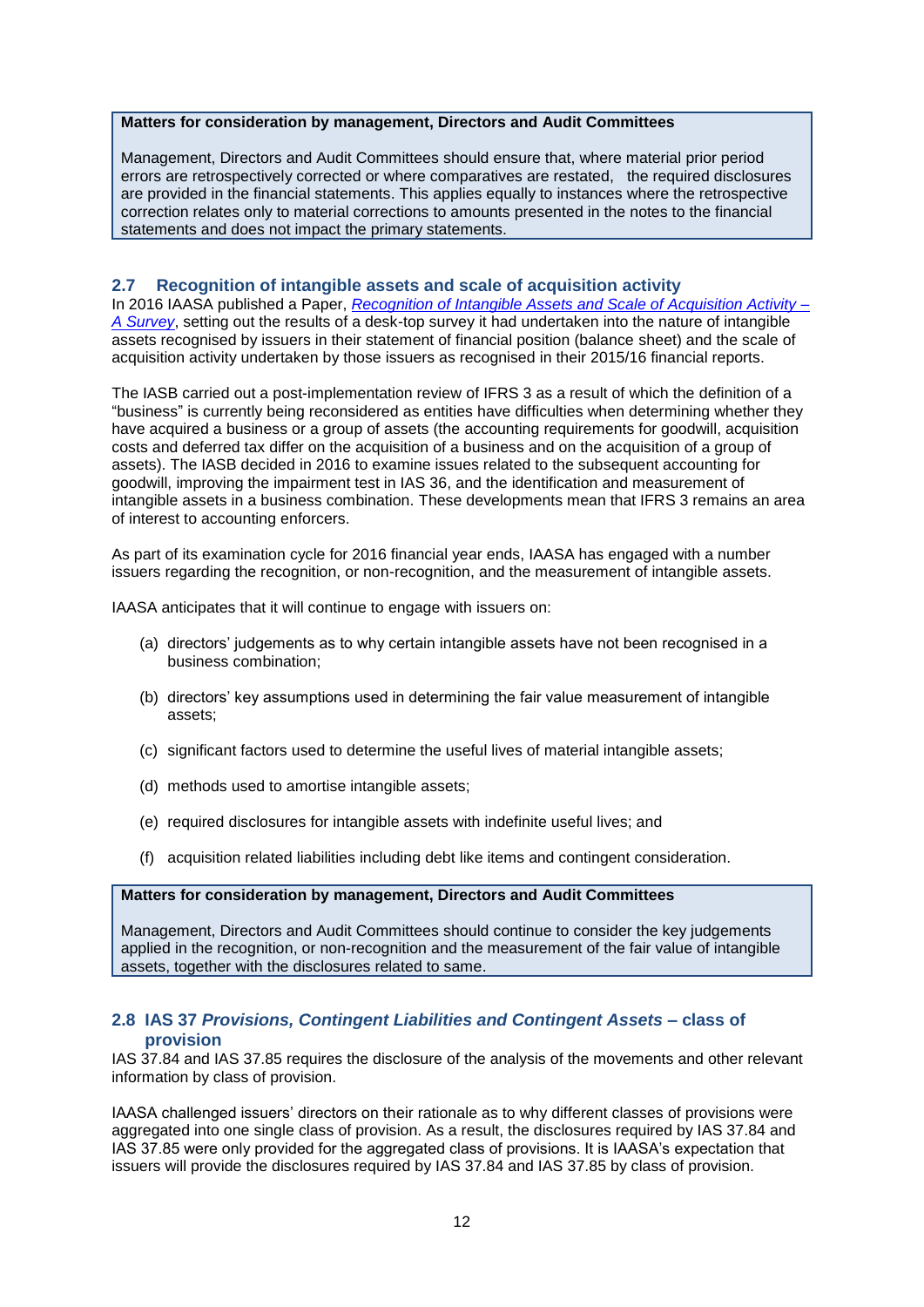IAASA has secured undertakings in this regard for improvements in future financial reports.

#### **Matters for consideration by management, Directors and Audit Committees**

Management, Directors and Audit Committees should carefully consider the disclosure requirements of IAS 37.84 and IAS 37.85 and ensure that all required information is disclosed by class of provision.

# <span id="page-12-0"></span>**2.9 IFRS information located outside the financial statements**

IFRS 7.B6 states that the disclosures required by IFRS 7.31 to IFRS 7.42 shall be given either

'*in the financial statements or incorporated by cross-reference from the financial statements to some other statement, such as a management commentary or risk report, that is available to users of the financial statements on the same terms as the financial statements and at the same time. Without the information incorporated by cross-reference, the financial statements are incomplete.*'

IFRS 7.BC43 and IFRS 7.BC46 are also relevant in this context.

IAASA has identified instances where issuers have relied upon information presented outside the audited financial statements to comply with IFRSs including but not limited to IFRS 7. On a number of occasions, IAASA has determined that issuers either failed to cross-reference to information outside the financial statements or the cross-reference provided did not clearly link the financial statements to the relevant information located outside the financial statements. Such a practice reduces the understandability of the information provided as not all the information located outside the financial statements is intended to comply with IFRS and much of this information will not have been audited.

IAASA reminds issuers which present information required by IFRS outside the financial statements to:

- (a) ensure that the relevant IFRS being applied permits the disclosure of information outside the financial statements;
- (b) cross-reference, clearly, from the relevant note in the financial statements directly to information located outside the financial statements that is intended to provide the information required; and
- (c) identify precisely the information that is intended to provide the information required by IFRS  $7.31 - 41.$

#### **Matters for consideration by management, Directors and Audit Committees**

Management, Directors and Audit Committees are reminded to exercise caution when they seek to rely on information located outside the financial statements. In applying IFRS 7 they should crossreference the financial statements directly to the relevant information located outside the financial statements and precisely identify the information that is intended to provide the information required by IFRS 7 and which information is an integral part of the financial statements.

# <span id="page-12-1"></span>**2.10 IFRS 8** *Operating Segments* **– aggregation criteria**

Paragraph 22(aa) of IFRS 8 requires issuers to disclose "*the judgements made by management in*  applying the aggregation criteria ... This includes a brief description of the operating segments that *have been aggregated in this way and the economic indicators that have been assessed in determining that the aggregated operating segments share similar economic characteristics*".

IAASA has engaged with issuers on this IFRS 8 requirement.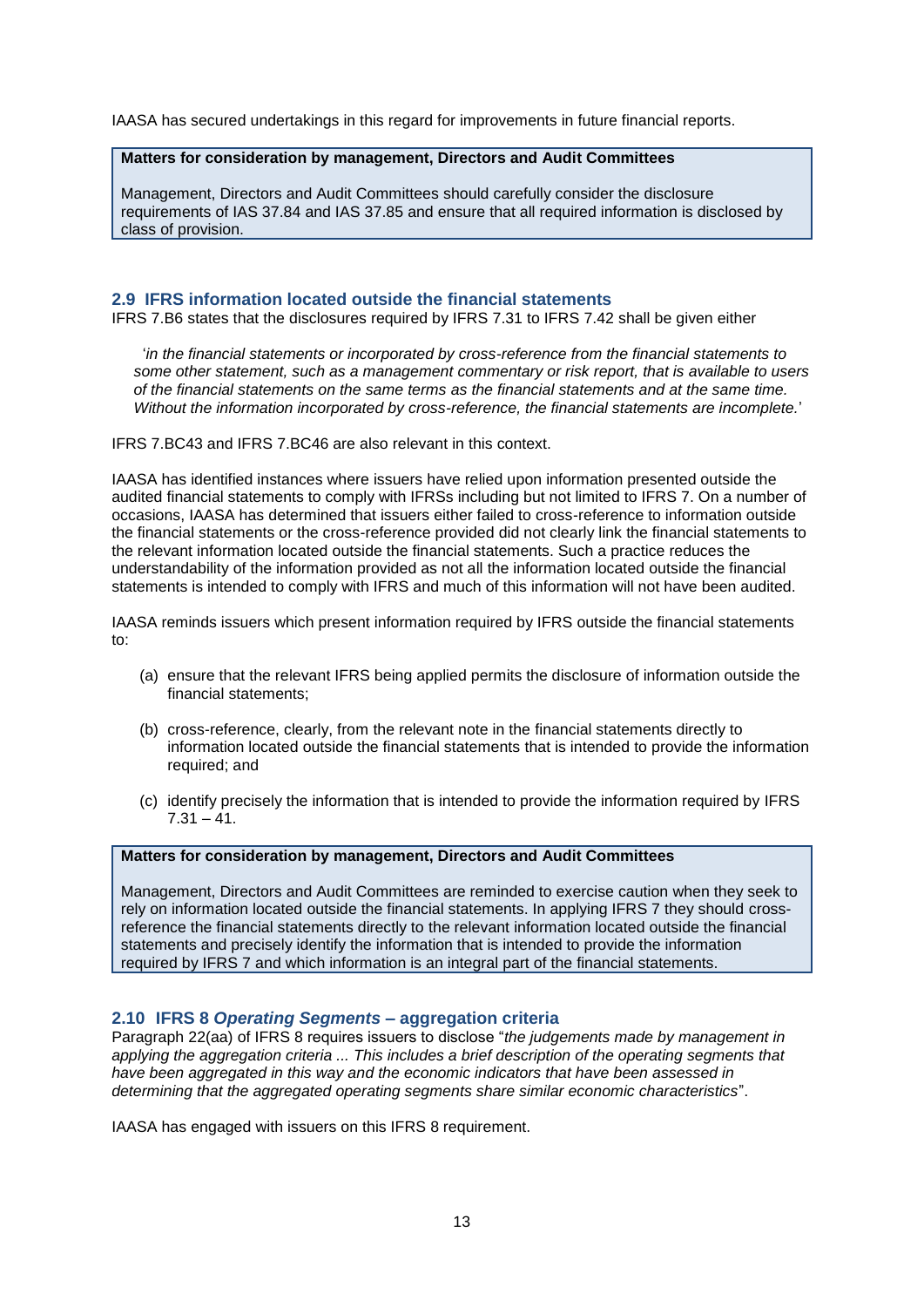Those issuers electing to aggregate operating segments into reportable segments for the purposes of IFRS 8 are reminded of the disclosure requirements in this regard. IAASA has received undertakings on this particular IFRS 8 requirement to improve disclosures in future financial statements.

# **Matters for consideration by management, Directors and Audit Committees**

Management, Directors and Audit Committees of those issuers electing to aggregate operating segments into reportable segments for the purposes of IFRS 8 should ensure that all the required disclosures are provided.

# <span id="page-13-0"></span>**2.11 Separately disclosed items, exceptional items and non-recurring items – Accounting policy**  IAS 8.5 defines Accounting policies as:

"*Accounting policies are the specific principles, bases, conventions, rules and practices applied by an entity in preparing and presenting financial statements.*"

IAASA has challenged issuers on their accounting policy for separately disclosed items, exceptional items and non-recurring items. It is IAASA's expectation that issuers will disclose a comprehensive accounting policy for these items which properly reflect the specific principles, bases, conventions, rules and practices applied by the directors in preparing and presenting financial statements.

IAASA has received undertakings in this regard for improvements in future financial reports.

# **Matters for consideration by management, Directors and Audit Committees**

Management, Directors and Audit Committees should ensure that a comprehensive accounting policy is provided for separately disclosed items, exceptional items and non-recurring items which properly reflect the specific principles, bases, conventions, rules and practices applied by directors in preparing and presenting financial statements.

# <span id="page-13-1"></span>**2.12 Financial reporting of Debt issuers and Closed-Ended Funds ('CEFs')**

As at 31 December 2016, a total of 91 issuers (CEFs and debt issuers) had recognised total assets amounting to almost €500bn. As has been reported by IAASA in previous years' *Observations* documents, the quality of financial reporting by these issuers varies considerably ranging from good to very poor. While acknowledging those issuers which have produced high quality financial reports there remains a cohort of issuers which consistently present poor quality financial statements. These financial statements are often characterised as:

- (a) having fair value and risk disclosures that are boilerplate in nature;
- (b) providing minimum disclosure in the notes to the financial statements with little evidence of their being tailored to the issuer-specific circumstances;
- (c) failing to demonstrate sufficient consideration of the needs of the primary users of those financial statements (e.g. the principal providers of finance to structured entities being the holders of the listed debt issued by the entity); and
- (d) repeating broadly similar disclosures from year to year despite indications that the issuer's circumstances have changed e.g. risk notes and fair valuation notes.

#### *Reporting by class of financial instrument*

In addition, some entities issue multiple series of listed debt instruments that are used to fund the acquisition of a segregated class of assets. Losses in each segregated class of assets are not exposed to the gains/losses in other classes of assets.

IAASA reminds these issuers that the presentation of the notes to these financial statements aggregated at company/total portfolio level is of limited value to the principal users of these entities i.e. the holders of the individual classes of debt instruments. This is because of the differences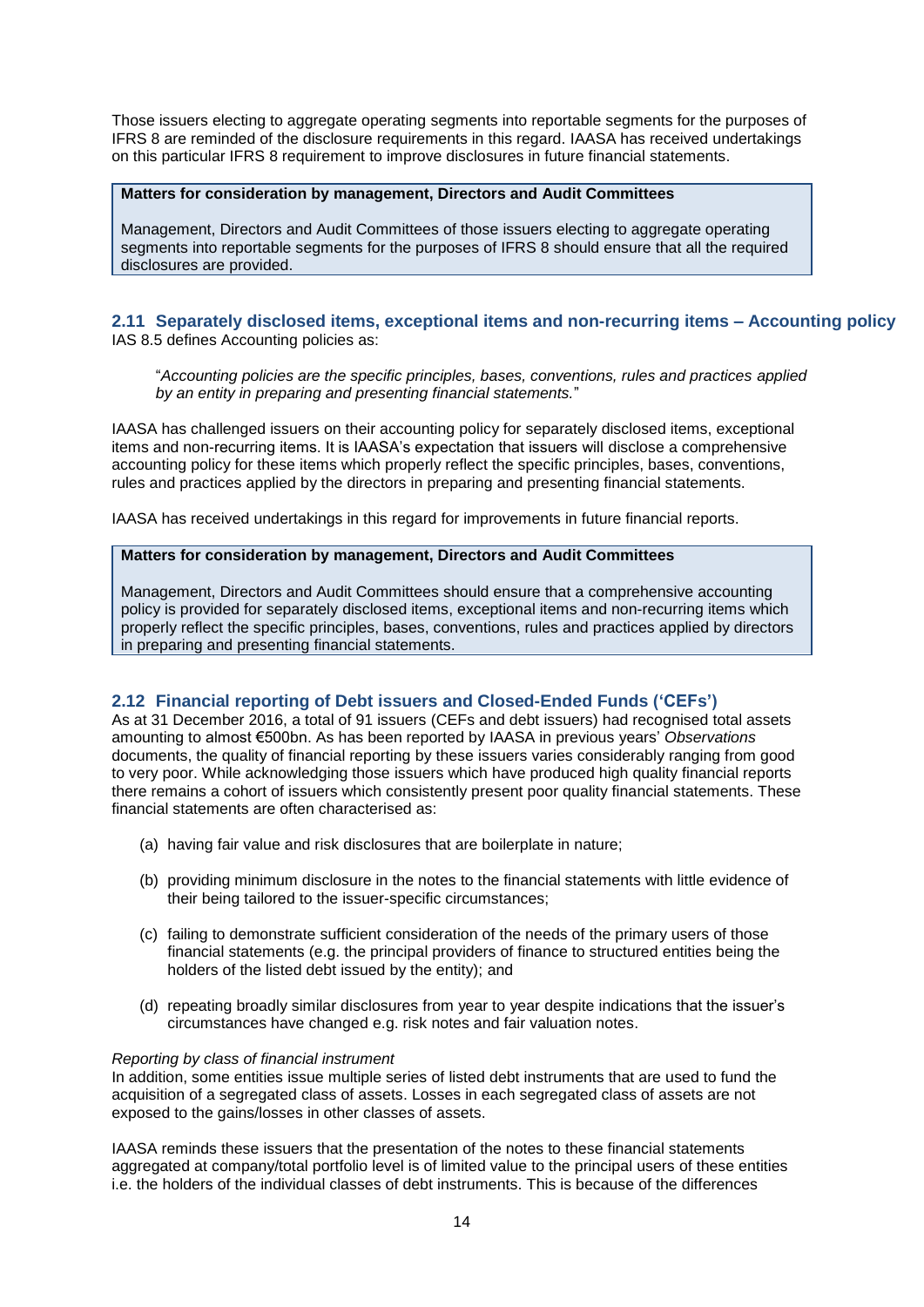between individual series/classes of debt issued, different risk profiles and the fact that the aggregate performance of the entire portfolio may not be representative of the performance and risks of individual classes of financial assets/liabilities. Classes of financial instruments are defined in IFRS 7.6.

#### **Matters for consideration by management, Directors and Audit Committees**

Management, Directors and Audit Committees of CEFs and debt issuers should make themselves aware of IAASA publications and enforcement decisions of relevant CEFs and debt issuers and reassess the quality of the financial statements.

For entities that issue multiple and segregated series of financial instruments (i.e. listed debt) IAASA recommends that these specific types of entities present the notes to the financial statements by class of financial assets and financial liabilities rather than at an aggregated level.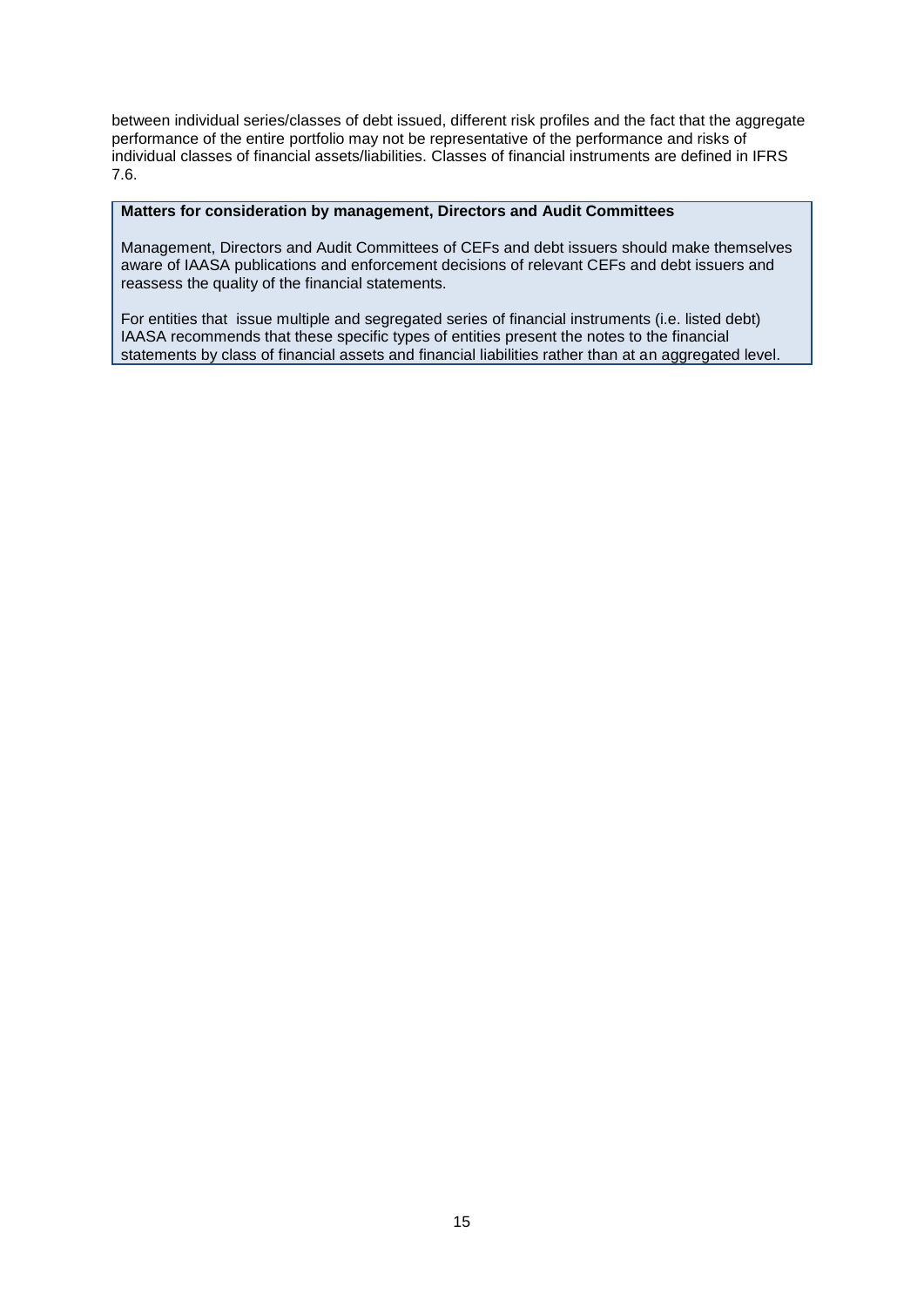# <span id="page-15-0"></span>**3 GLOSSARY OF TERMS**

| APM(s)        | Alternative Performance Measure(s)                                          |
|---------------|-----------------------------------------------------------------------------|
|               |                                                                             |
| <b>EECS</b>   | <b>European Enforcement Coordination Sessions</b>                           |
|               |                                                                             |
| <b>ESMA</b>   | European Securities and Markets Authority                                   |
|               |                                                                             |
| EU            | European Union                                                              |
|               |                                                                             |
| <b>GAAP</b>   | <b>Generally Accepted Accounting Principles</b>                             |
|               |                                                                             |
| <b>IAASA</b>  | Irish Auditing & Accounting Supervisory Authority                           |
|               |                                                                             |
| <b>IAS</b>    | International Accounting Standard                                           |
|               |                                                                             |
| <b>IASB</b>   | International Accounting Standards Board                                    |
|               |                                                                             |
| <b>IFRS</b>   | International Financial Reporting Standard                                  |
|               |                                                                             |
| <b>Issuer</b> | An entity coming within IAASA's financial statement examination remit under |
|               | the Transparency Regulations                                                |
|               |                                                                             |
| UTP(s)        | Uncertain tax position(s)                                                   |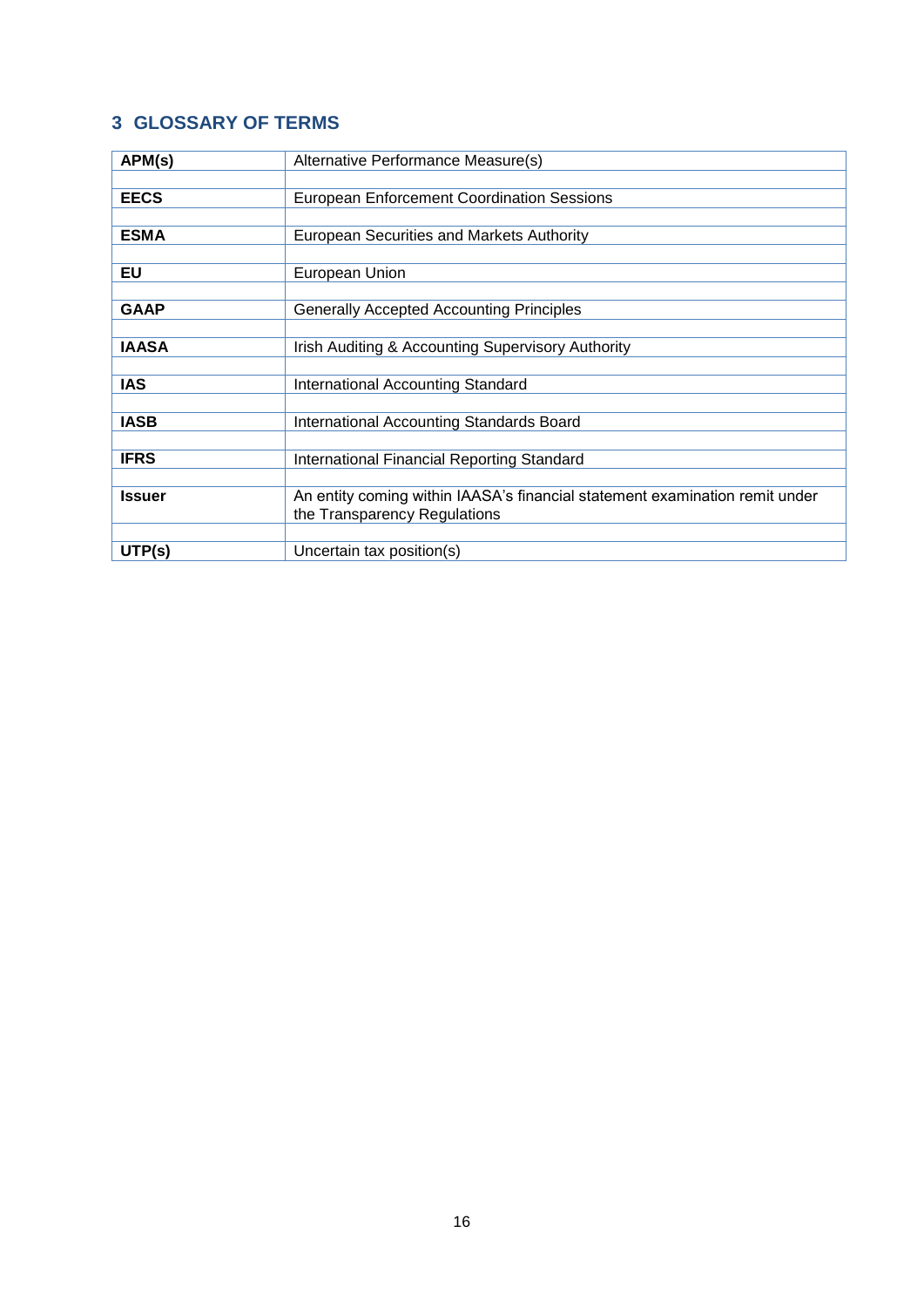# <span id="page-16-0"></span>**APPENDIX I – IAASA'S FINANCIAL REPORTING RELATED PUBLICATIONS**

Readers may find it helpful to refer to other IAASA financial reporting related publications, available on the IAASA website at http://www.iaasa.ie/Publications/FRSU, including:

| <b>Category</b>                    | <b>Document</b>                                                                                                          |
|------------------------------------|--------------------------------------------------------------------------------------------------------------------------|
|                                    |                                                                                                                          |
| <b>Observations</b><br>documents   | Observations on selected financial reporting issues issuers' financial years<br>ending on or after 31 December 2016      |
|                                    | Observations on selected financial reporting issues issuers' financial years<br>ending on or after 31 December 2015      |
|                                    | Observations on selected financial reporting issues issuers' financial years<br>ending on or after 31 December 2014      |
|                                    | Observations on selected financial reporting issues issuers' financial years<br>ending on or after 31 December 2013      |
|                                    | Observations on selected financial reporting issues issuers' financial years<br>ending on or after 31 December 2012      |
|                                    |                                                                                                                          |
| <b>Financial</b>                   | <b>Financial Reporting Decisions (July 2017)</b>                                                                         |
| reporting<br>decisions             | <b>Financial Reporting Decisions (March 2017)</b>                                                                        |
|                                    | <b>Financial Reporting Decisions [2] (January 2017)</b>                                                                  |
|                                    | <b>Financial Reporting Decisions [1] (January 2017)</b>                                                                  |
|                                    | <b>Financial Reporting Decisions (March 2016)</b>                                                                        |
|                                    | <b>Financial Reporting Decisions (January 2016)</b>                                                                      |
|                                    | <b>Financial Reporting Decisions (December 2015)</b>                                                                     |
|                                    | <b>Financial Reporting Decisions (November 2015)</b>                                                                     |
|                                    |                                                                                                                          |
| <b>Surveys and</b><br>commentaries | <b>ALTERNATIVE PERFORMANCE MEASURES - THEMATIC SURVEY</b><br>(September 2017)                                            |
|                                    | Desktop survey - Disclosures of the New Accounting Standards in issuers' 2016<br>annual financial statements (July 2017) |
|                                    | Survey on the application of IFRS 13 Fair Value Measurement by Irish Companies<br>(November 2016)                        |
|                                    | SHARE-BASED PAYMENTS - a survey (October 2016)                                                                           |
|                                    | RECOGNITION OF INTANGIBLE ASSETS AND SCALE OF ACQUISITION<br><b>ACTIVITY - a survey (September 2016)</b>                 |
|                                    | SURVEY OF ISSUERS' DEFINED BENEFIT PENSION SCHEME<br><b>ASSUMPTIONS (August 2016)</b>                                    |
|                                    | <b>OPERATING LEASE COMMITMENTS - A Survey of Operating Lease</b><br>Commitments by Irish Equity Issuers (July 2016)      |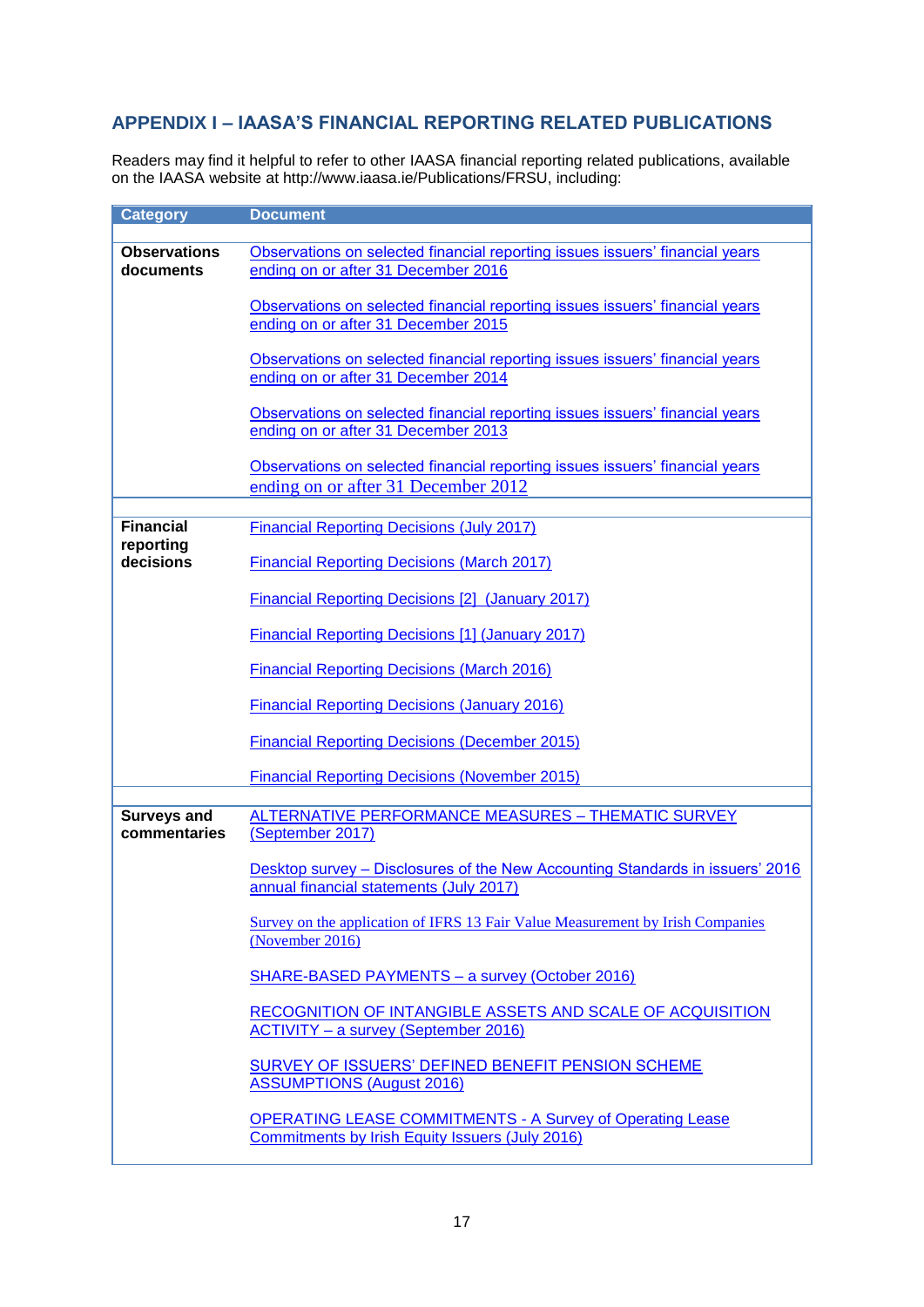| <b>Category</b>                    | <b>Document</b>                                                                                                                                                               |  |  |
|------------------------------------|-------------------------------------------------------------------------------------------------------------------------------------------------------------------------------|--|--|
|                                    |                                                                                                                                                                               |  |  |
|                                    | Survey of Directors' Critical Accounting Judgments and Auditors' Assessed                                                                                                     |  |  |
|                                    | <b>Risks of Material Misstatement (November 2015)</b>                                                                                                                         |  |  |
|                                    | Alternative Performance Measures - A Survey of their Use together with Key<br>Recommendations: An Update (January 2015)                                                       |  |  |
|                                    |                                                                                                                                                                               |  |  |
|                                    | Review of the application of IAS 7 Statement of Cash Flows by selected Irish<br>equity issuers (October 2014)                                                                 |  |  |
|                                    | Commentary on the application of certain aspects of IAS 1 Presentation of<br>Financial Statements by selected Irish equity issuers (October 2013)                             |  |  |
|                                    | Review of the application of accounting standard requirements in respect of the<br>disclosure of key management personnel compensation by Irish equity issuers<br>(June 2013) |  |  |
|                                    |                                                                                                                                                                               |  |  |
| <b>Policy Paper</b>                | Policy Paper on Publication of IAASA's Financial Reporting Enforcement<br>Findings (June 2016)                                                                                |  |  |
|                                    |                                                                                                                                                                               |  |  |
| <b>Information</b><br><b>Notes</b> | Consideration of the impact of Brexit for issuers' half-yearly financial reports<br>(July 2016)                                                                               |  |  |
|                                    |                                                                                                                                                                               |  |  |
| Annual<br><b>Reports</b>           | 2016 Annual Report                                                                                                                                                            |  |  |
|                                    | 2015 Annual Report                                                                                                                                                            |  |  |
|                                    | 2014 Annual Report                                                                                                                                                            |  |  |
|                                    | 2013 Annual Report                                                                                                                                                            |  |  |
|                                    | 2012 Annual Report                                                                                                                                                            |  |  |